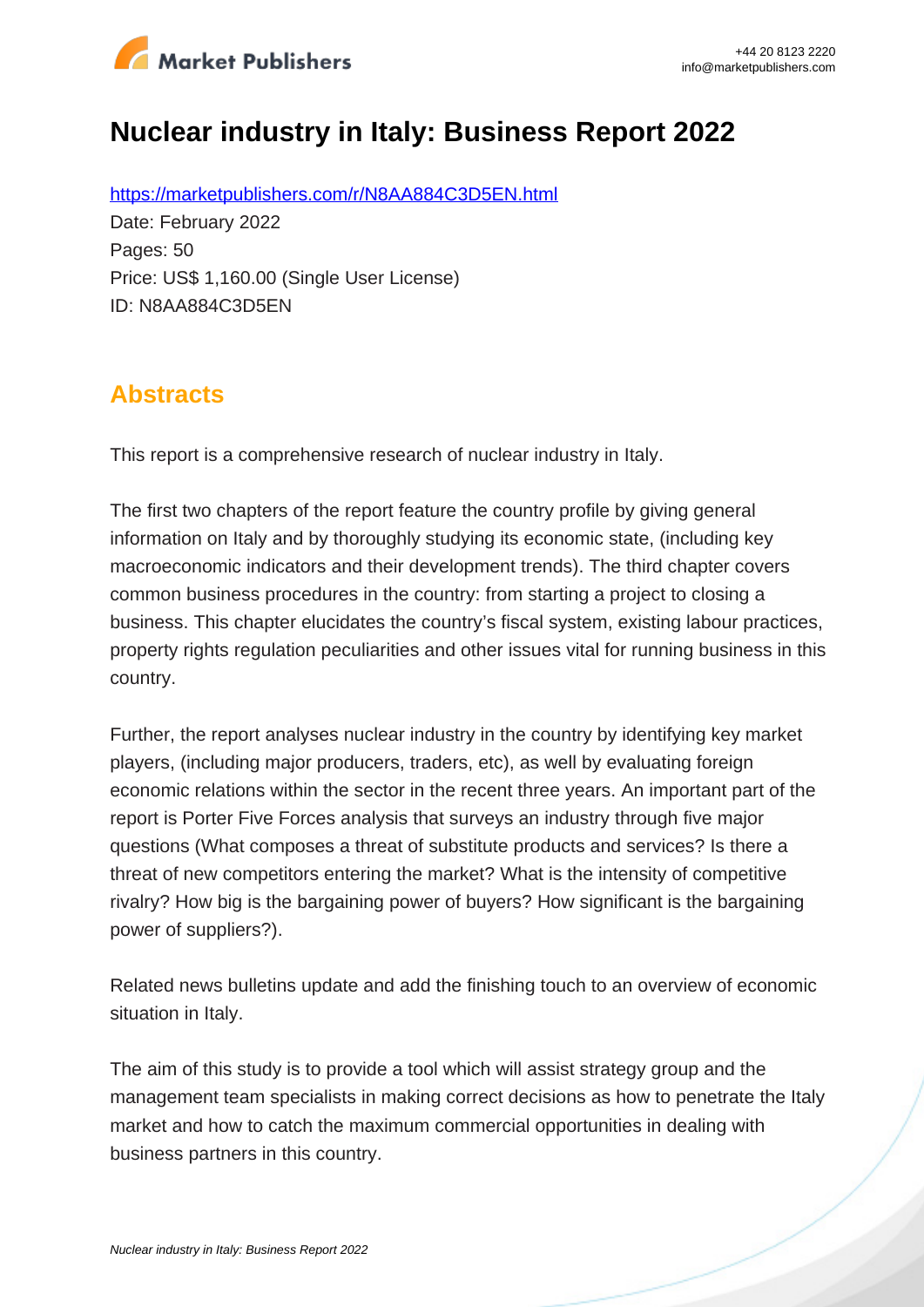

## **Contents**

## **1. ITALY: COUNTRY PROFILE**

- 1.1. Geographical position
- 1.2. Historical background
- 1.3. Demography
- 1.4. Administrative divisions
- 1.5. Political situation
- 1.6. Economic situation
- 1.7. Foreign relations

1.8. Social environment and culture. Cultural differences and their impact on business negotiations

### **2. ITALY: FINANCIAL AND ECONOMIC PROFILE**

- 2.1. Country's Gross Domestic Product (GDP): historical trends and projection
- 2.2. Industrial production outlook
- 2.3. Italy foreign trade
- 2.4. Current investment climate
- 2.5. Labor market overview. Current employment state
- 2.6. Ratings by major rating agencies

#### **3. PECULIARITIES OF DOING BUSINESS IN ITALY**

- 3.1. Procedures for starting a business
- 3.2. Routine for building permits obtaining
- 3.3. Registration of ownership rights
- 3.4. Basic terms of providing business loans by banks
- 3.5. Measures for investments protection
- 3.6. Tax system
- 3.7. Foreign trade transactions
- 3.8. Debt collection
- 3.9. Business liquidation

## **4. ITALY NUCLEAR INDUSTRY OVERVIEW**

#### **5. ITALY NUCLEAR INDUSTRY PORTER FIVE FORCES ANALYSIS**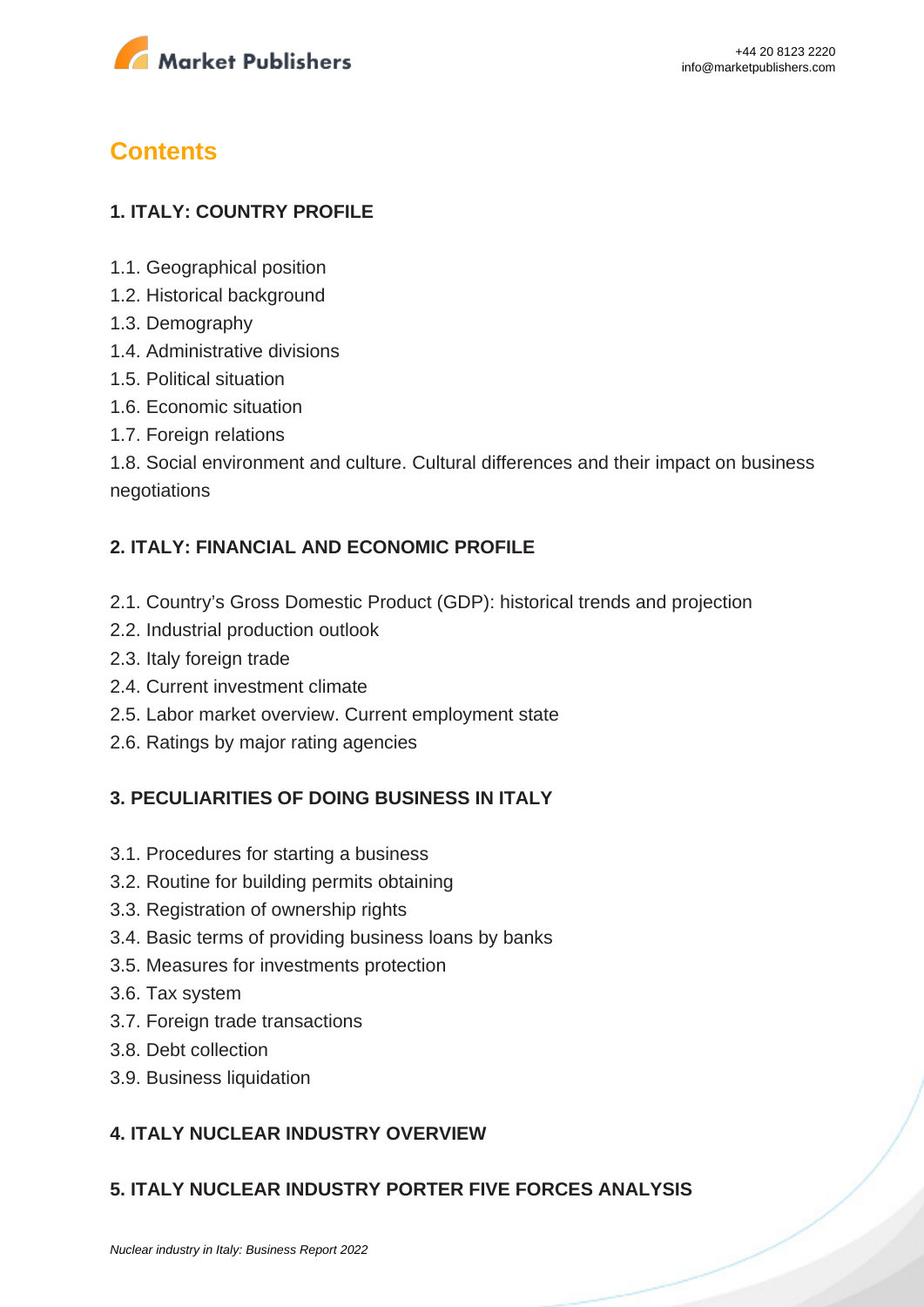

#### **6. ITALY ECONOMY NEWS AND ANALYSIS DIGEST**

\*Please note that Nuclear industry in Italy: Business Report 2022 is a half ready publication.

 It only requires updating with the help of new data that are constantly retrieved from Publisher's databases and other sources. This updating process takes 3-5 business days after order is placed. Thus, our clients always obtain a revised and updated version of each report. Please also note that we do not charge for such an updating procedure. Business Analytic Center (BAC) has information for more than 25,000 different products available but it is impossible to have all reports updated immediately. That is why it takes 3-5 days to update a report after an order is received.